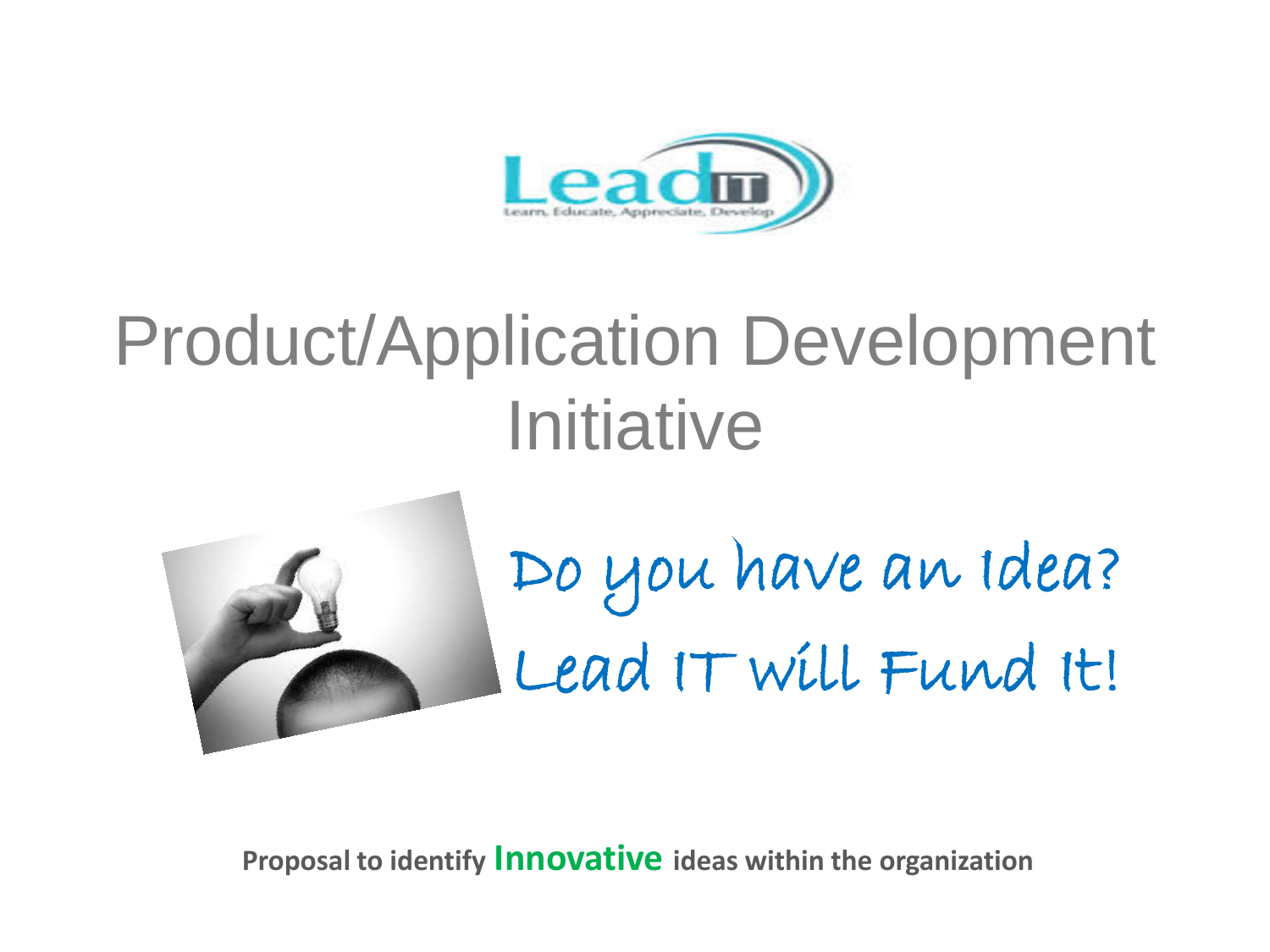

# Proposal Scope



- **Lead IT as a successful enterprise is capable of internal Product Development and is ready to execute the vision of launching it's own product suites and acquiring product based companies**
- **Management wishes to add intellectual property into its portfolio and increase its market presence and brand visibility.**
- **In parallel to its external look out Lead IT wishes to encourage the internal talent pool that is exposed to cutting edge technology working for varied clients and have amassed wealth of knowledge on applications used for different verticals.**
- **The owner of the idea (You) will own certain share in the overall product value proposition.**
- **A break up of the funding and stages involved shall be detailed out once an idea is presented .**
- **The intend of this presentation is to call out the high level road map of what the company is expecting from the ideas to any employee who wishes to come forward with a clear and precise product idea.**

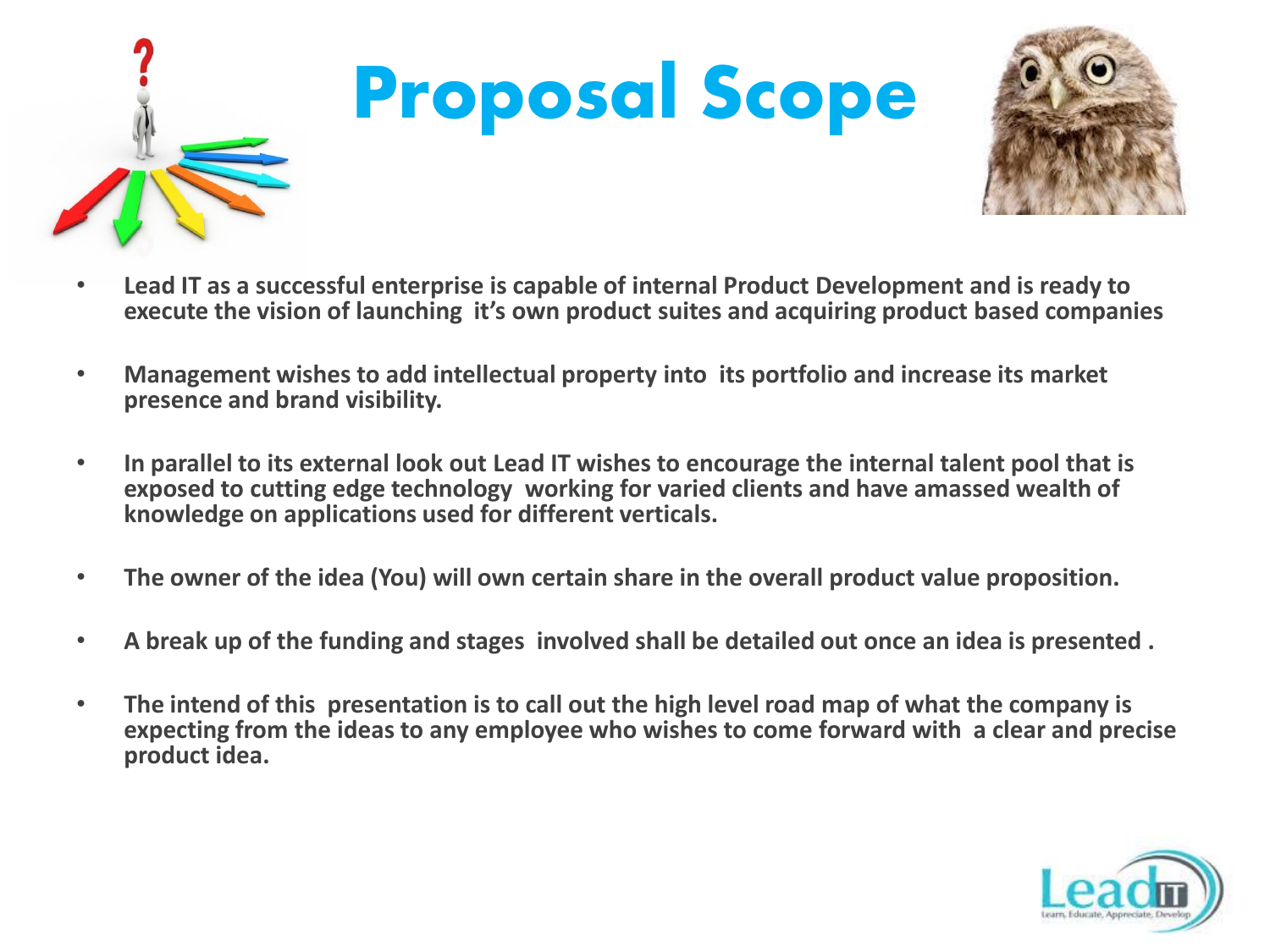# **Major Stages in New-Product Development**



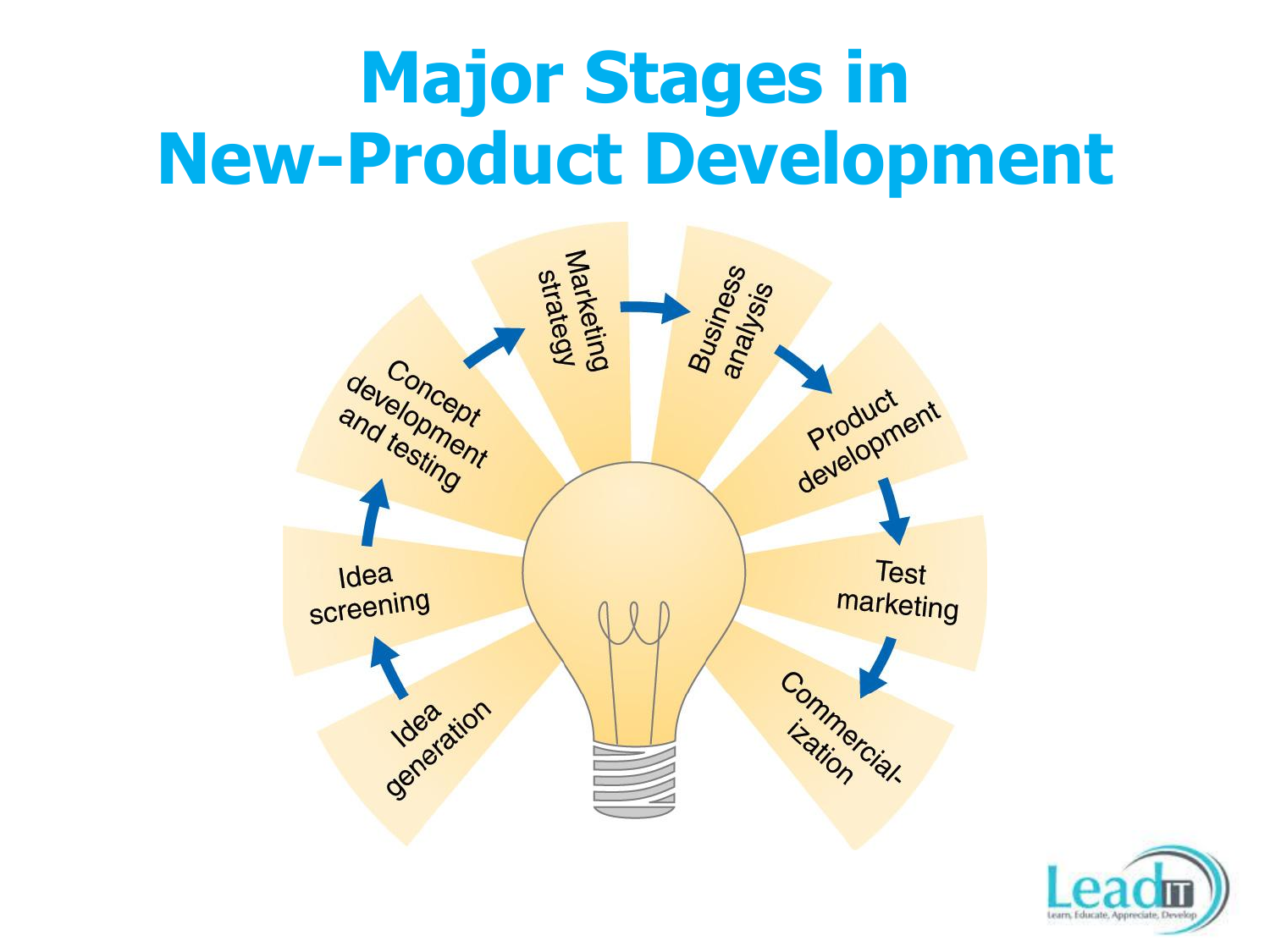### **Marketing Strategies: Stages**



- **Product Idea–** You
- **Funding –** Lead IT
- **Distribution –** Lead IT
- **Advertising –** Lead IT
- **Sales Promotion –** Lead IT **(expenditures to create trial)**



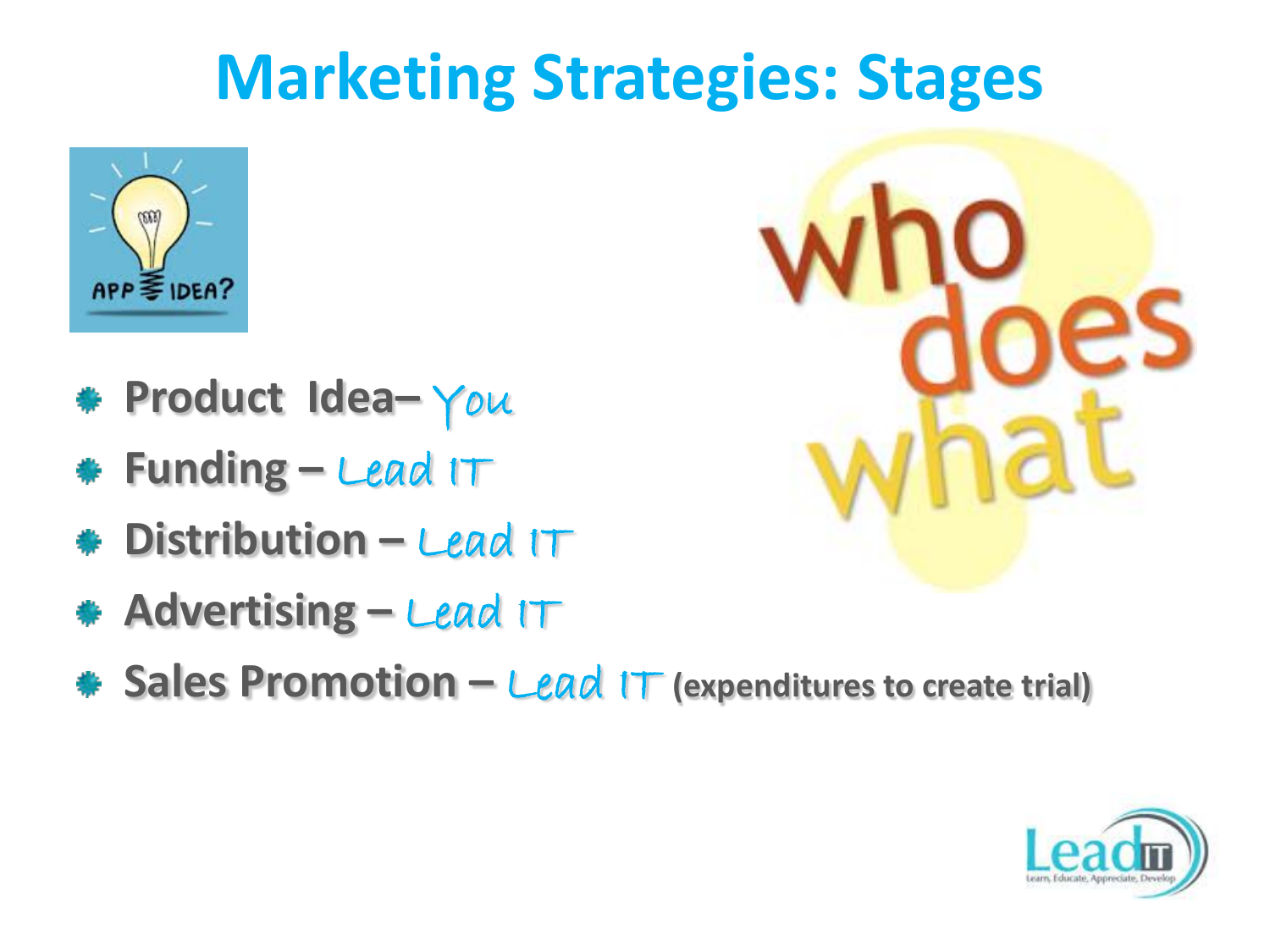### **Ideas must contain**

#### **Business Opportunity**

- 1. For a commercial product (B2C), describe the market opportunity that exists and the market in which the product will be competing.
- 2. For a corporate information system (B2B), describe the business problem that is being solved as well as the environment in which the system will be used.
- 3. Include a comparative evaluation of existing products and potential solutions, indicating why the proposed product is attractive and the advantages it provides.

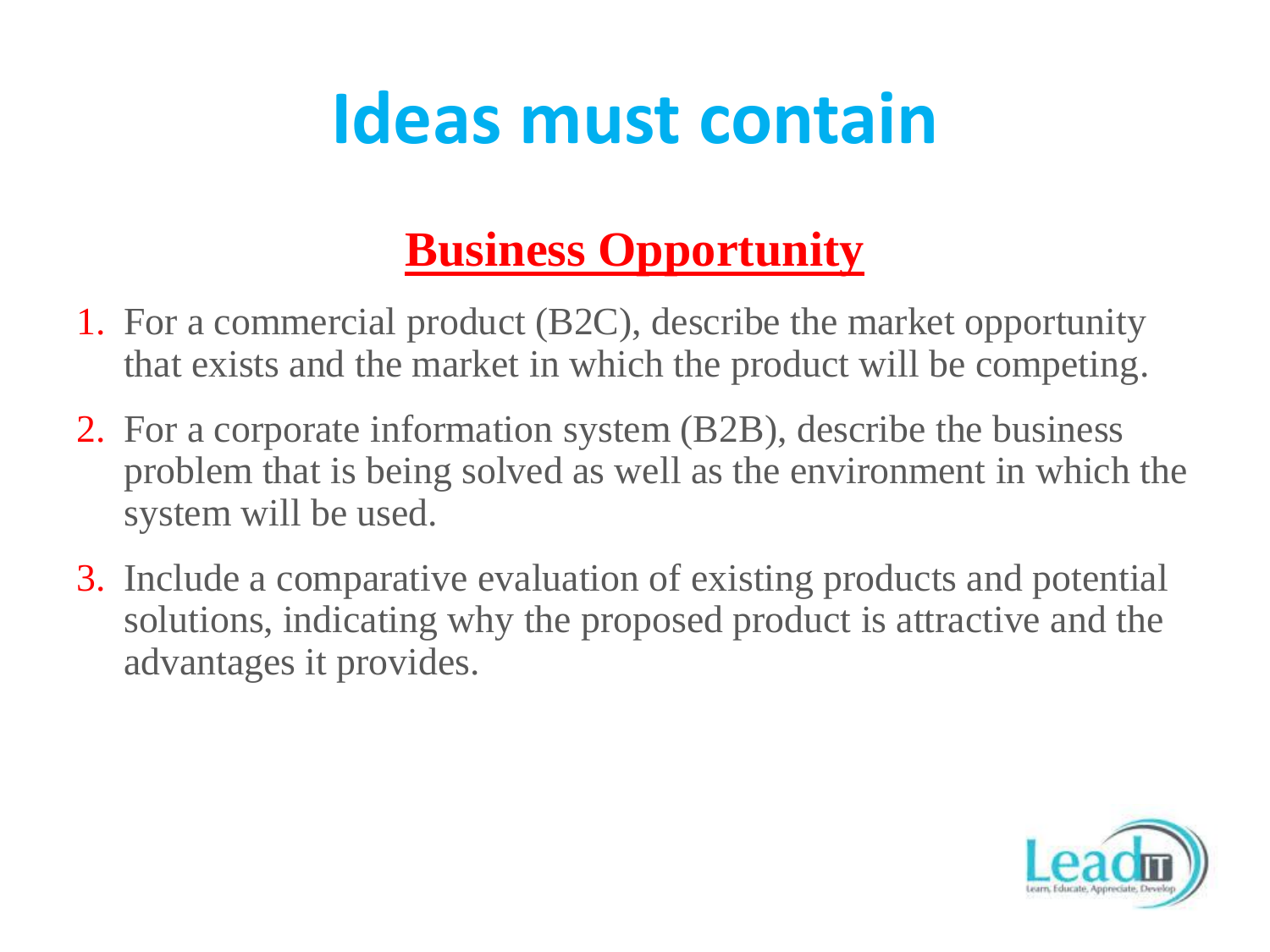#### **Ideas must contain**

**-Continued**

4. Describe the problems that cannot currently be solved without the product.

- 5. Show how it aligns with
	- **Market trend**
	- $\triangleright$  Technology evolution
- 6. Include a brief description of any other technologies, processes, or resources required to provide a complete solution

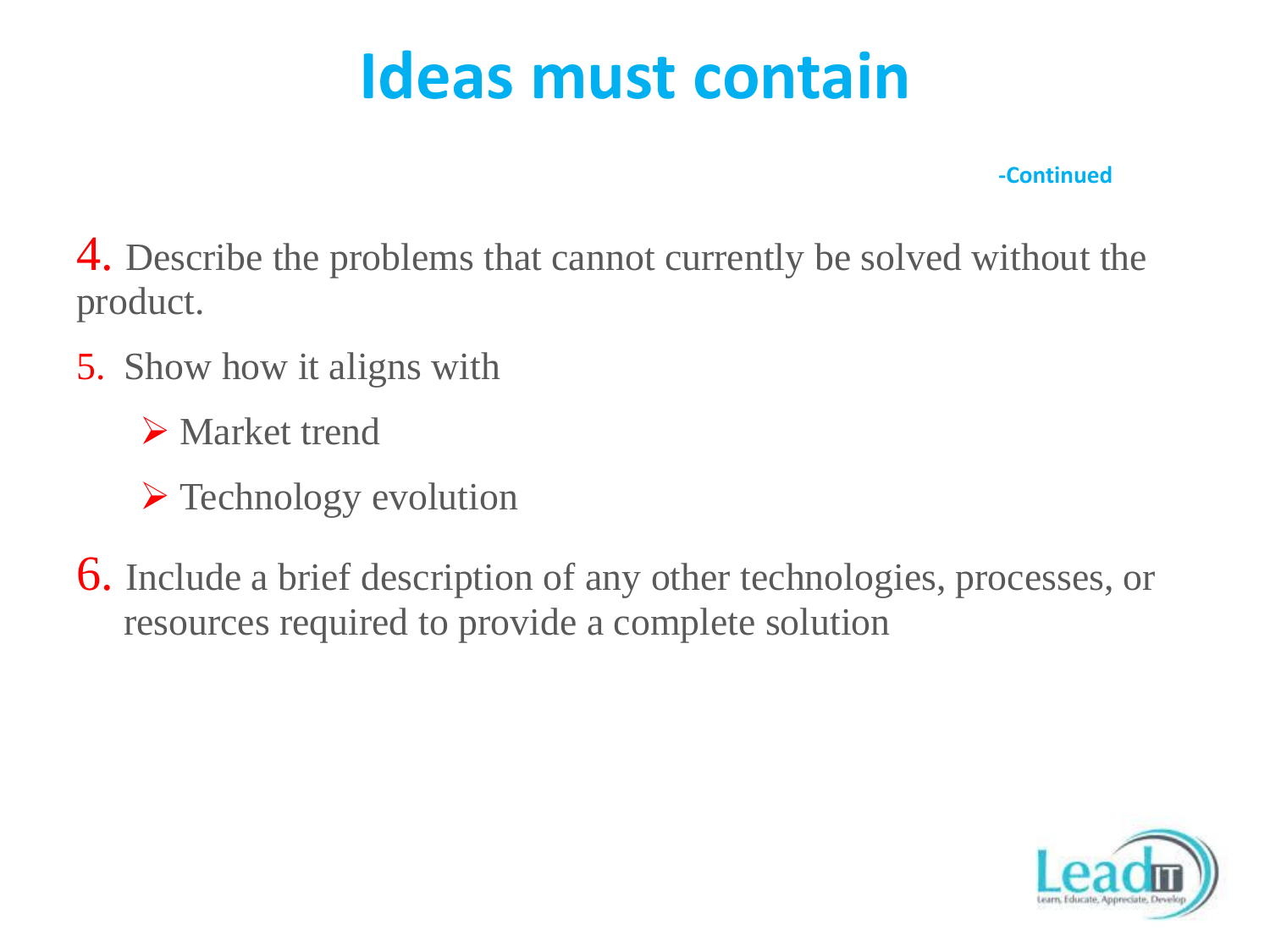# **You Must clearly Explain Customer or Market Needs**

- $\triangleright$  Describe the needs of typical customers or of the target market segment, including needs that current products or information systems do not meet.
- Present the problems that customers currently encounter that the new product will address and provide examples of how customers would use the product.
- Define at a high level any known important interface or performance requirements, but do not include design or implementation details.

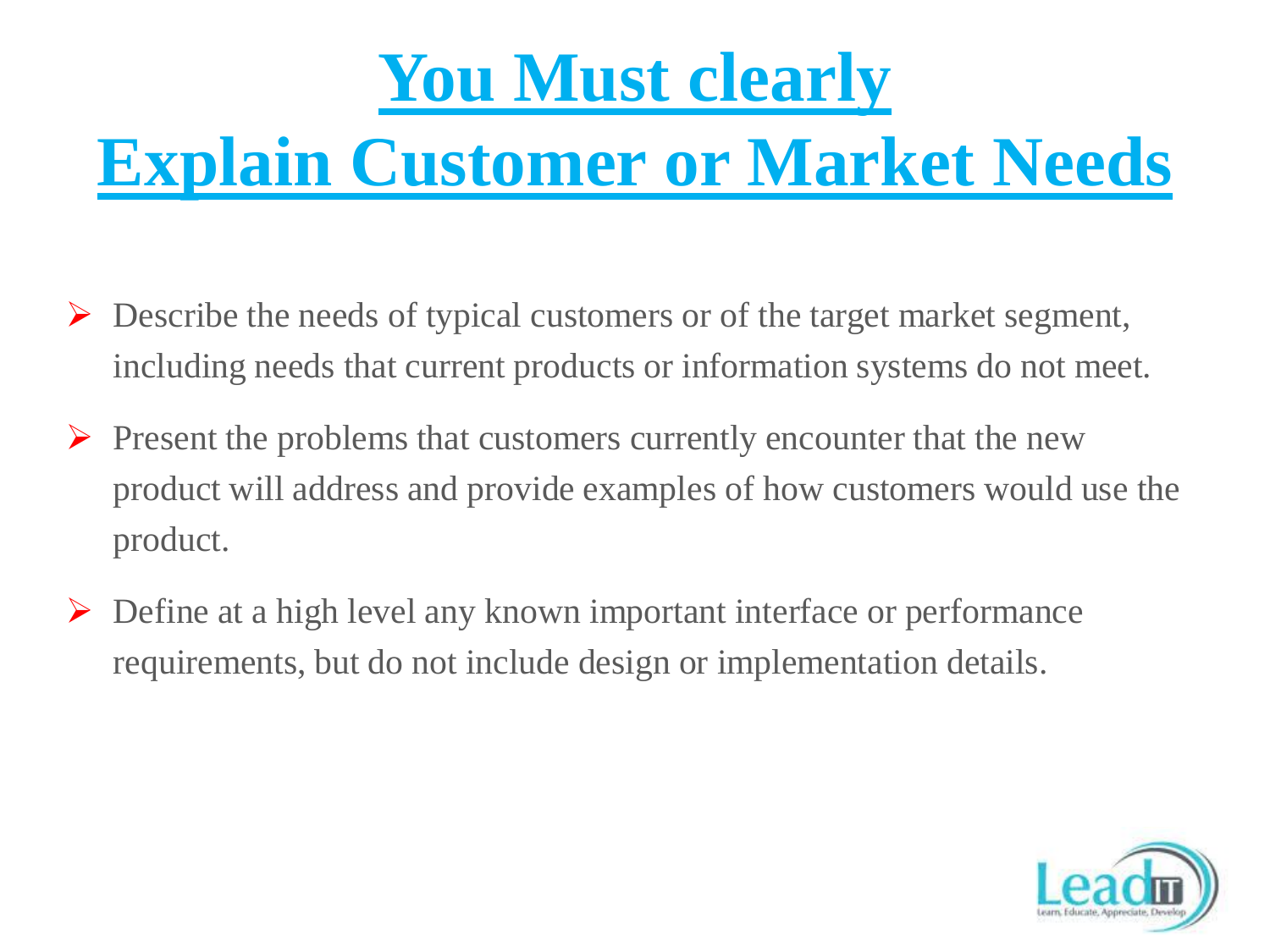### **Do not forget to Call Out Assumptions and Dependencies**

- $\triangleright$  Also record major dependencies the product has on external factors outside its control.
- $\triangleright$  These could include pending industry standards or government regulations(Health Care Products), other projects, third-party suppliers, or

development partners.

 $\triangleright$  Explain how you wish to control the dependencies.





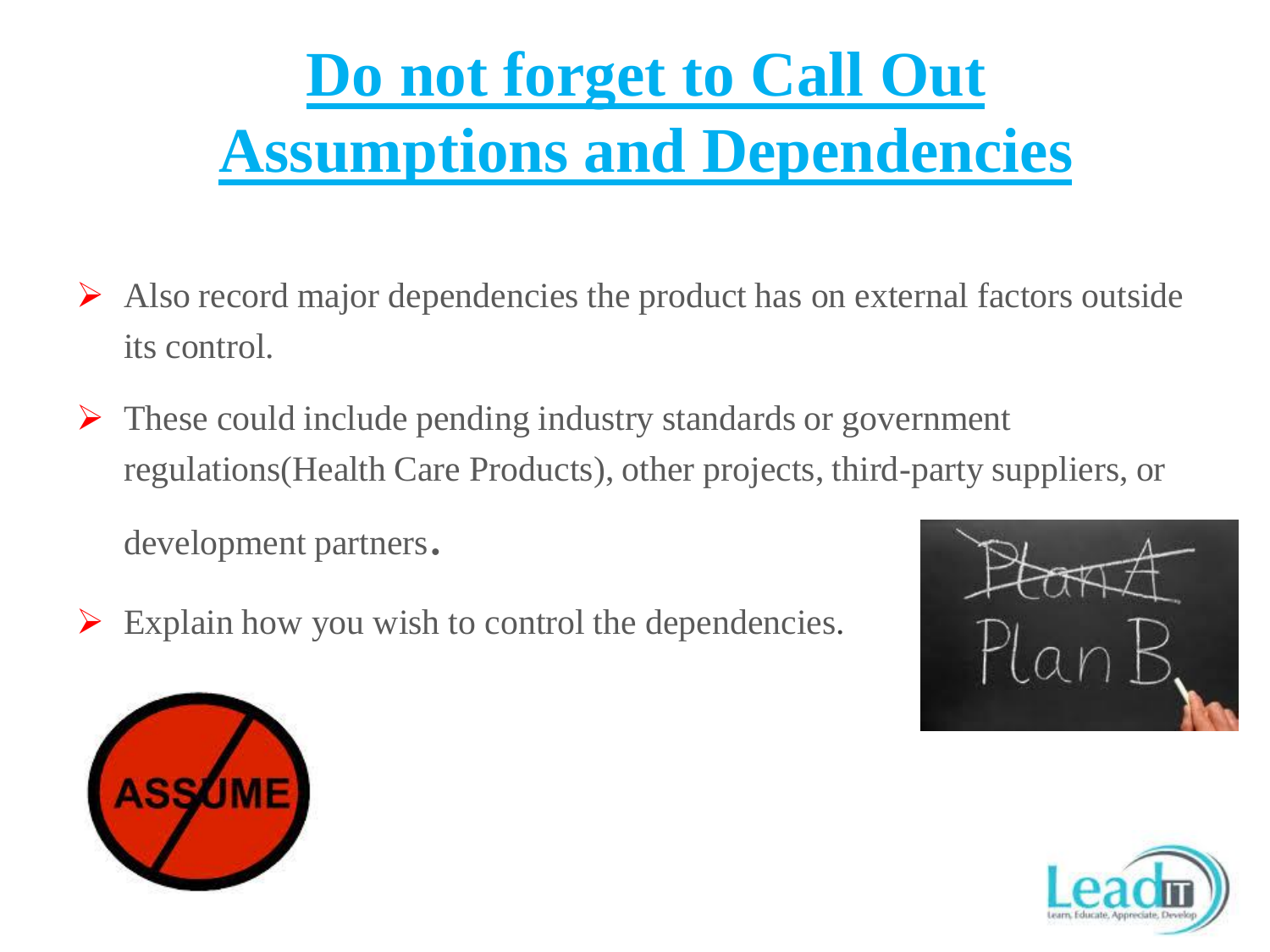# **If you really have an Idea**

- 1. You must contact via **[AppDev@leaditgroup.com](mailto:AppDev@leaditgroup.com)** and set up an appointment to present your idea and a company representative shall reach out to you.
- 2. You must have a high level business case ready.
- 3. Lead IT shall review the idea and conduct a feasibility analysis.
- 4. Lead IT shall discuss the funding aspects and your ownership in the Product.
- 5. Only serious proposals shall be shortlisted.